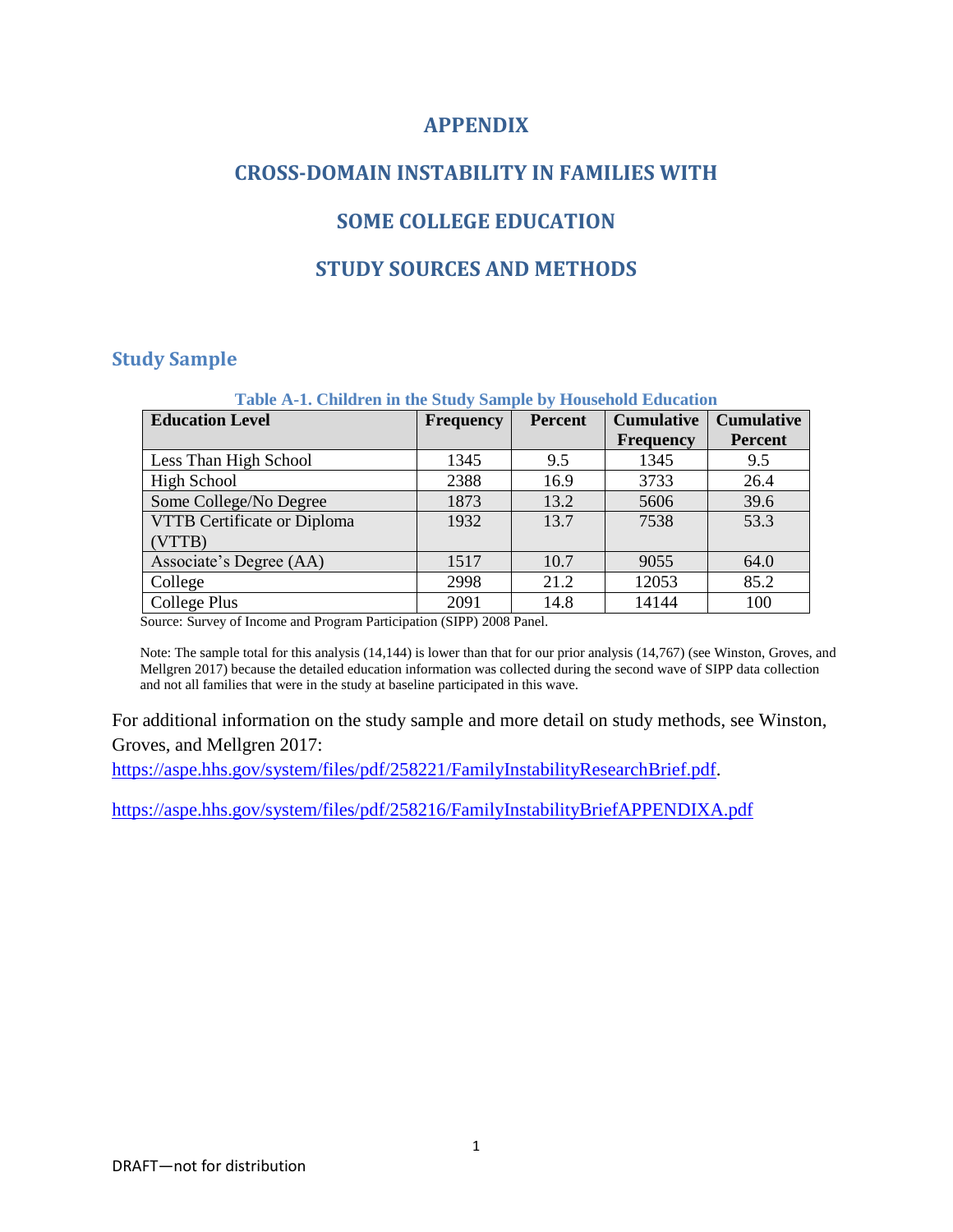# **Tabulation of Different Types of Instability Shocks By Household Education**

| $\mu$ - $\mu$ $\sigma$ - $\mu$ $\sigma$ $\mu$      |                                                  |                                 |                                         |                                              |                                                             |                      |                               |                        |  |  |  |
|----------------------------------------------------|--------------------------------------------------|---------------------------------|-----------------------------------------|----------------------------------------------|-------------------------------------------------------------|----------------------|-------------------------------|------------------------|--|--|--|
| <b>Education</b><br>Level                          | <b>Loss of</b><br>Full-<br><b>Time</b><br>Worker | <b>Loss of</b><br>Any<br>Worker | <b>Income</b><br><b>Loss of</b><br>>25% | <b>Earnings</b><br><b>Loss of</b> $>$<br>25% | <b>Loss of</b><br><b>Child</b><br><b>Health</b><br>Coverage | <b>Child</b><br>Move | <b>Change</b><br>in<br>Family | Change in<br>Household |  |  |  |
| Less Than<br><b>High School</b>                    | 79%                                              | 68%                             | 94%                                     | 79%                                          | 31%                                                         | 38%                  | 44%                           | 58%                    |  |  |  |
| <b>High School</b>                                 | 75%                                              | 64%                             | 87%                                     | 75%                                          | 43%                                                         | 38%                  | 41%                           | 54%                    |  |  |  |
| Some<br>College/No<br>Degree                       | 74%                                              | 63%                             | 86%                                     | 77%                                          | 46%                                                         | 44%                  | 39%                           | 53%                    |  |  |  |
| <b>VTTB</b><br>Certificate or<br>Diploma<br>(VTTB) | 78%                                              | 71%                             | 87%                                     | 74%                                          | 45%                                                         | 42%                  | 40%                           | 55%                    |  |  |  |
| Associate's<br>Degree $(AA)$                       | 72%                                              | 59%                             | 80%                                     | 72%                                          | 39%                                                         | 34%                  | 33%                           | 46%                    |  |  |  |
| College                                            | 61%                                              | 51%                             | 75%                                     | 70%                                          | 31%                                                         | 29%                  | 31%                           | 41%                    |  |  |  |
| College Plus                                       | 57%                                              | 44%                             | 70%                                     | 66%                                          | 22%                                                         | 24%                  | 25%                           | 36%                    |  |  |  |

#### **Table A-2. Proportion of Children Experiencing a Shock, by Domain and Household Education (2008-2013)**

Source: Survey of Income and Program Participation (SIPP) 2008 Panel.

## **Multivariable Regression Analysis**

A concern with the study's univariate analysis is that it does not control for other cofounding factors that are correlated with educational attainment. To more precisely estimate the effects of household education, we also simultaneously controlled for other demographic characteristics, such as geography and family structure. This approach allowed us to compare the relative probabilities of children ever experiencing a shock in a study domain during the five-year study period across educational groups, particularly those in the three Some College sub-groups (AA, VTTB, and Some College/No Degree).

With multivariate regression analysis, we controlled for the child's race-ethnicity, age, number of people in the household at baseline, parents' relationship status at baseline, and Census region. Moreover, we contrasted these estimates against estimates for children in households where the highest level of education was only a high school degree, which provided a consistent reference point for comparison across household-education levels.

Figure A-1 presents the results of this analysis, which used a series of linear probability models (LPMs). Advantages of LPMs include: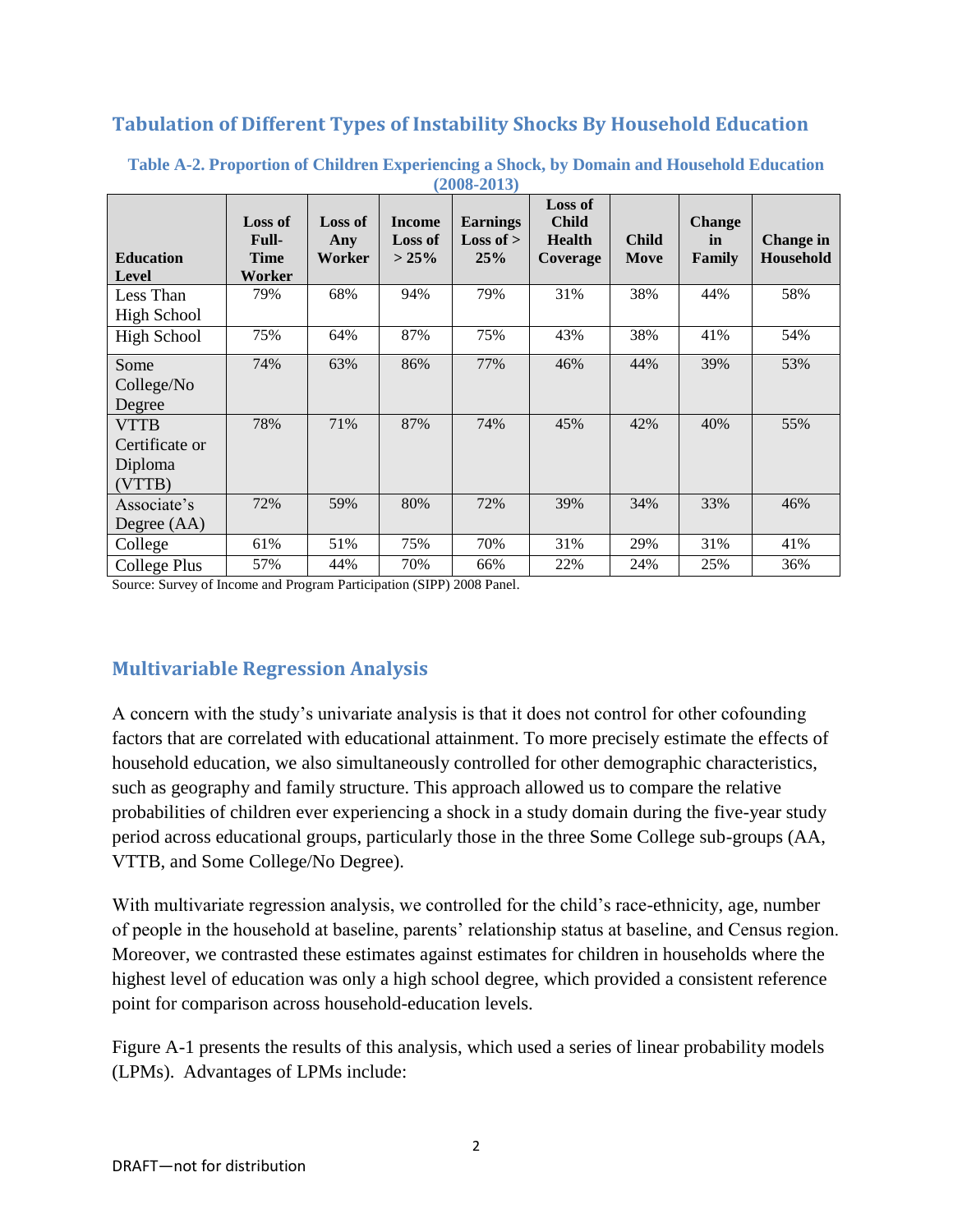- All estimates can be calculated relative to a single reference group, allowing for consistent comparisons—in this case, with children in households where the highest level of education was only a high school degree, and
- Estimates of percentage point differences among the education groups and 95 percent confidence intervals can be easily constructed. Each box in Figure B-1 represents an estimate at 95 percent confidence.



Source: Survey of Income and Program Participation (SIPP). Notes: Estimates are derived from separate linear probability models for each domain. Boxes represent 95 percent confidence intervals

Each panel of Figure A-1 represents the relationship between the education level of the children's households and one of the instability domains. Each box is an estimate of the difference in the probability of the average child in an education group experiencing instability, relative to a child in a household with only a high school degree. The tick mark in each box is the point estimate of that difference, while the left and right borders of the boxes are the 95-percent confidence interval of that estimate. Each box that overlaps the vertical 0 percent line for each domain indicates that on average children in that household-education category are equally likely as children in High School Only households to experience an instability shock (i.e. there is no statistically significant difference between the groups). Boxes to the *right* of the vertical line at 0 indicate that children in the group are *more likely* than children in High School Only households to experience instability in that domain. Boxes to the *left* of the vertical line at 0 indicate that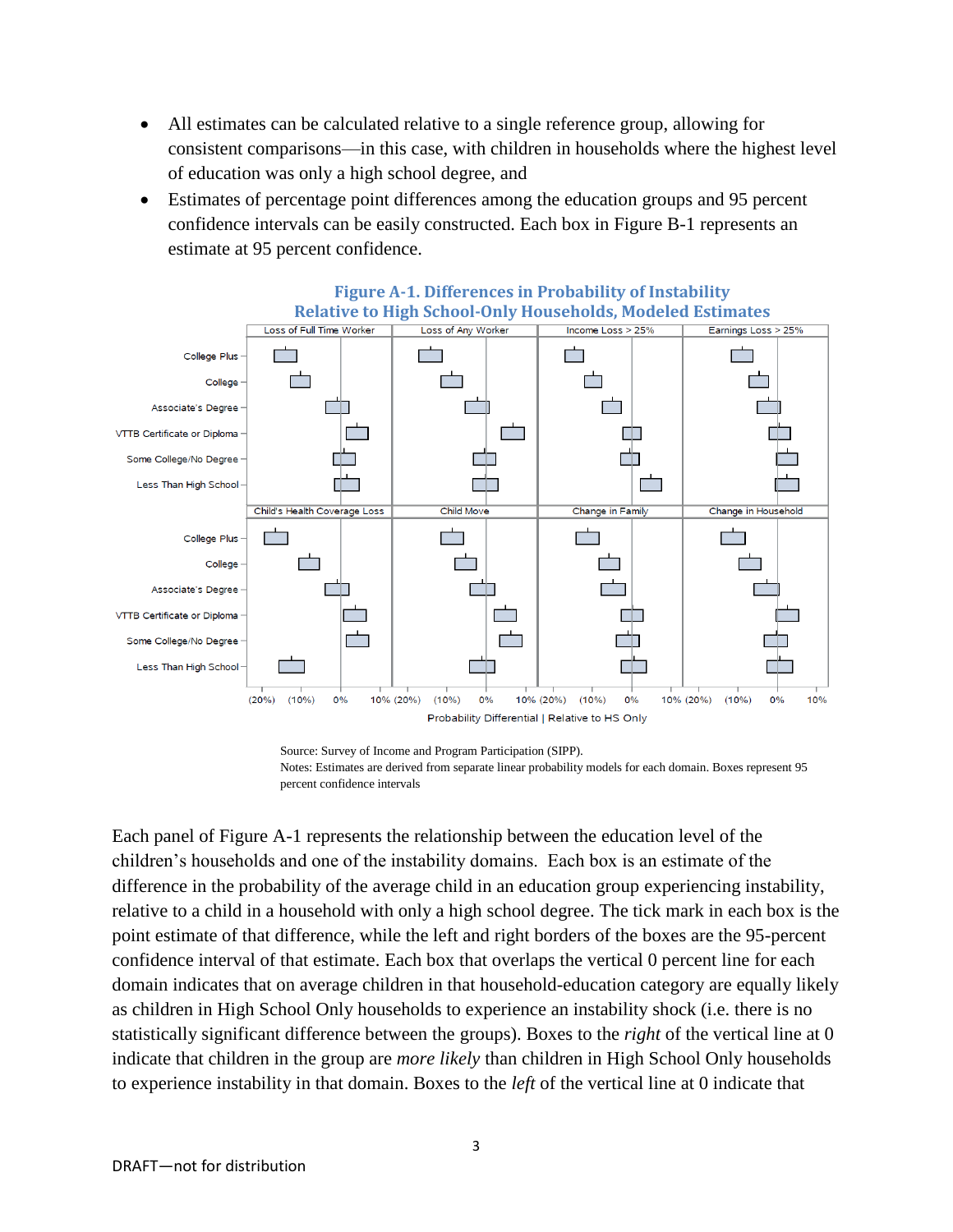children in the group are *less likely* to experience instability in that domain relative to children in High School Only households.

For example, looking at the "Loss of Full Time Worker" domain in Figure B-1 we see that the likelihood of experiencing instability is statistically indistinguishable for children in households with AAs, Some College/No Degree, and Less Than High School Households relative to children in High School Only households. However, children in VTTB households are roughly 5 percentage points *more likely* to experience instability in this domain than children in High School Only households. And children in College and College Plus households are over 10 percentage points *less likely* to experience instability in this domain.

The Linear Probability Models in Detail: In this analysis, we estimated eight models that explored the likelihood of a child experiencing instability during the study period in any of the eight study domains, and we summarized the results by household education level.

The study LPMs were estimated using the generalized equation:

# (1)  $prob(Outcome)_i = \alpha + \beta_i X_i + \theta Z_i + \varepsilon_i$

- **where:** An *observation* (i) is defined for each child in our refined SIPP sample; *Outcome* are the eight family instability measures, which include Loss of Full Time Worker, Loss of Any Worker, Income Loss > 25%, Earnings Loss > 25%, Child's Health Coverage Loss, Child Move, Change in Family, and Change in Household
	- *prob(Outcome)* denotes a linear probability model to estimate the probability of individual child (i) ever experiencing a particular instability shock during the 2008 SIPP;
	- **X** contains the categories for maximum education level in the household;
	- **Z** contains controls for other demographic factors, including indicators for child race-ethnic groups (e.g., Hispanic; black, non-Hispanic, etc.) and Census Region, as well as baseline measures for the number of persons in the household, parent's relationship status, and age of the child.

Given that outcomes are correlated across models (e.g., a loss of a full time worker most likely affects the probability of a child move), all eight equations are estimated simultaneously using Seemingly Unrelated Regression (SUR) modeling. Furthermore, children living in households where the education level is exactly a high school diploma serve as the reference group in the intercept.

# **Cumulative Instability Index**

The study looked at how children in different household education categories were represented at different levels of cumulative cross-domain instability. We adapted the framework from the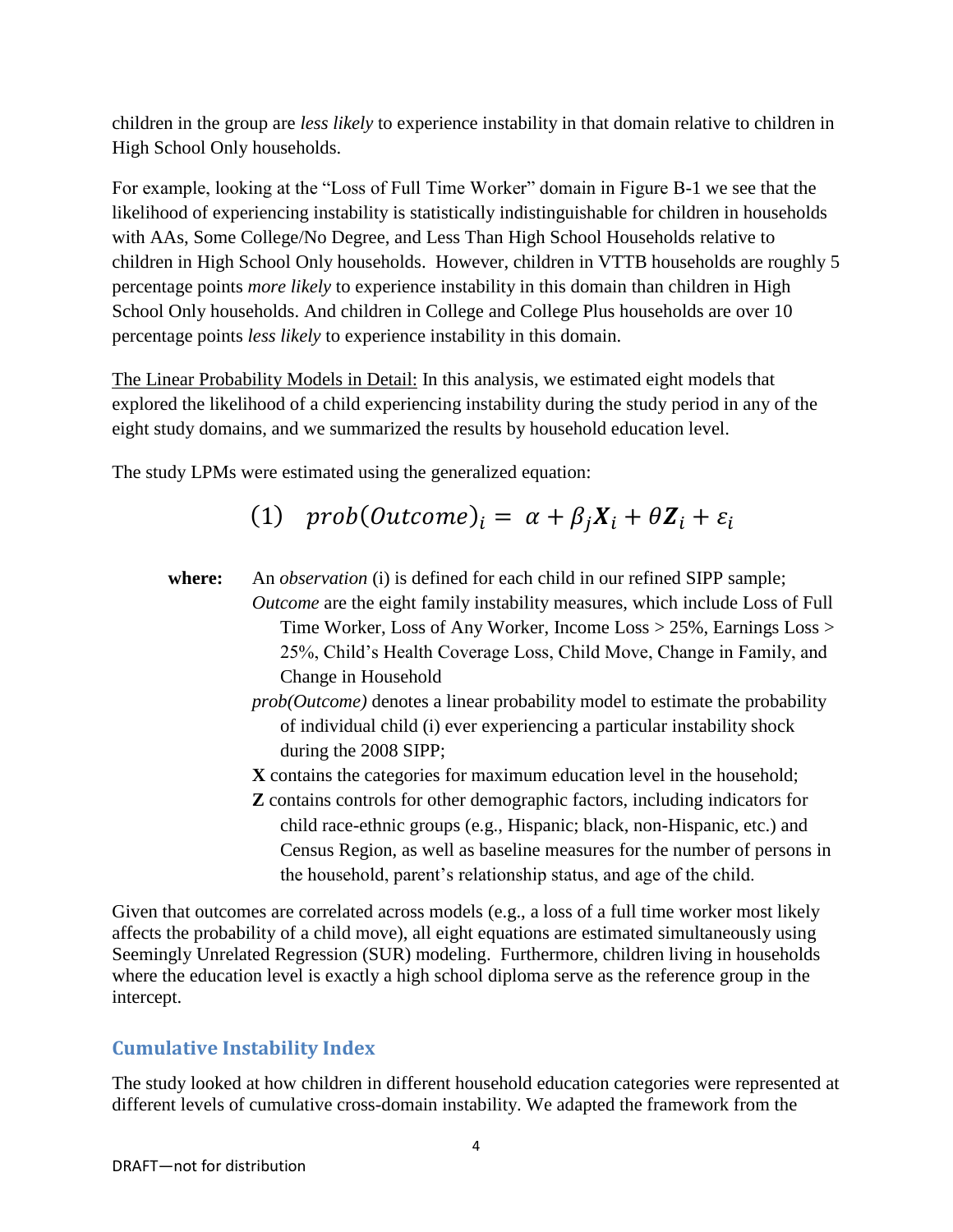Adverse Childhood Experiences (ACE) study (Felitti et al. 1998; Centers for Disease Control and Prevention 2016) to estimate a cumulative measure of instability across multiple domains. The ACE study links information about the prevalence of adverse childhood experiences to adult health outcomes using a seven-point index  $(0, 1, 2, 3, 4+)$  that summarizes participants' experiences with different types of adverse incidents. We used this approach for our index of cumulative instability, which consists of five distinct components that reflect the overall study measures:

- Loss of a full-time worker
- Loss of household income (earnings plus transfers) of more than 25 percent relative to the household average for the entire period
- Loss of the child's health care coverage
- Move by the child
- Change in household composition (gain or loss)

The Any Employment, Earnings, and Family Composition measures were excluded from the index formulation because they were functions of other measures.

Similar to the ACE index, if a child ever experienced a particular instability incident or shock during the study period, the child scored 1 for that domain (0 if not). We then summed these 1s and 0s for each of the more than 14,000 children in the sample—with no attempt to weight the scores—and the range of 0 to 5 reflects the cumulative instability level for that child. Then, to find out how children in different groups were distributed across different levels of cumulative instability, we averaged all children's scores by their household education group. These findings are presented in Figure 2 of the brief, "Cross-Domain Instability in Families with 'Some College'."

Obvious limitations of this approach are that the domains were treated equally when they were unlikely to be so from the child's perspective, and that it cannot capture the intensity of instability within each domain. For example, one move in a five-year period was treated the same as five moves, which would likely be far more disruptive to the child.

## **Cumulative Instability Analysis by Household Education and Race-Ethnicity**

As noted in the paper, we calculated cumulative instability for the broad household education groups and then for major race-ethnicities. As Figure A-2 indicates, cumulative instability in all race-ethnic groups differed by household education level, but consistently children in Some College households were in the highest-instability category. White children were more likely to experience lower levels of cumulative instability (0, 1, and 2 domains), while black and Hispanic children were more likely to be at the higher levels of instability (3, 4, and 5 domains).

However, cumulative instability varied substantially by household education within each raceethnic group. The highest-instability category (5 domains) was dominated in all race-ethnic groups by children in Some College households (the teal sub-bar second from the right). Black children in Some College households experienced the most cumulative instability relative to black children in other education groups. Among Hispanic children, the pattern was the same. For white children in the highest-instability (5-domain) category, those in Some College and Less Than High School households were found at similarly high levels. In contrast, in all race